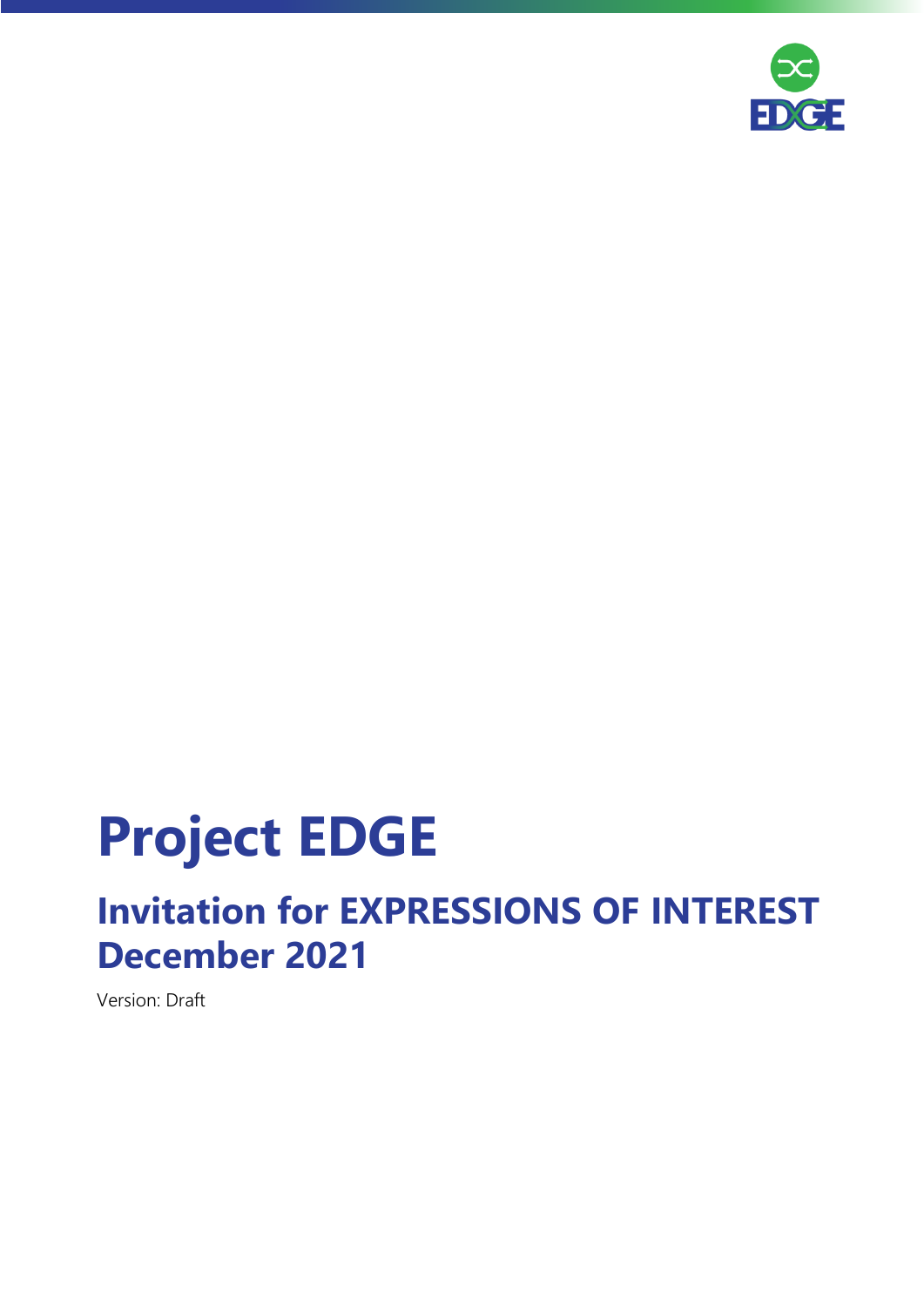

# **Aggregator participation in Project EDGE**

# **Please complete this Expression of Interest using any other documents and information sources mentioned in this document.**

The information in this Expression of Interest is not to be altered without the prior written consent of Australian Energy Market Operator Ltd (AEMO).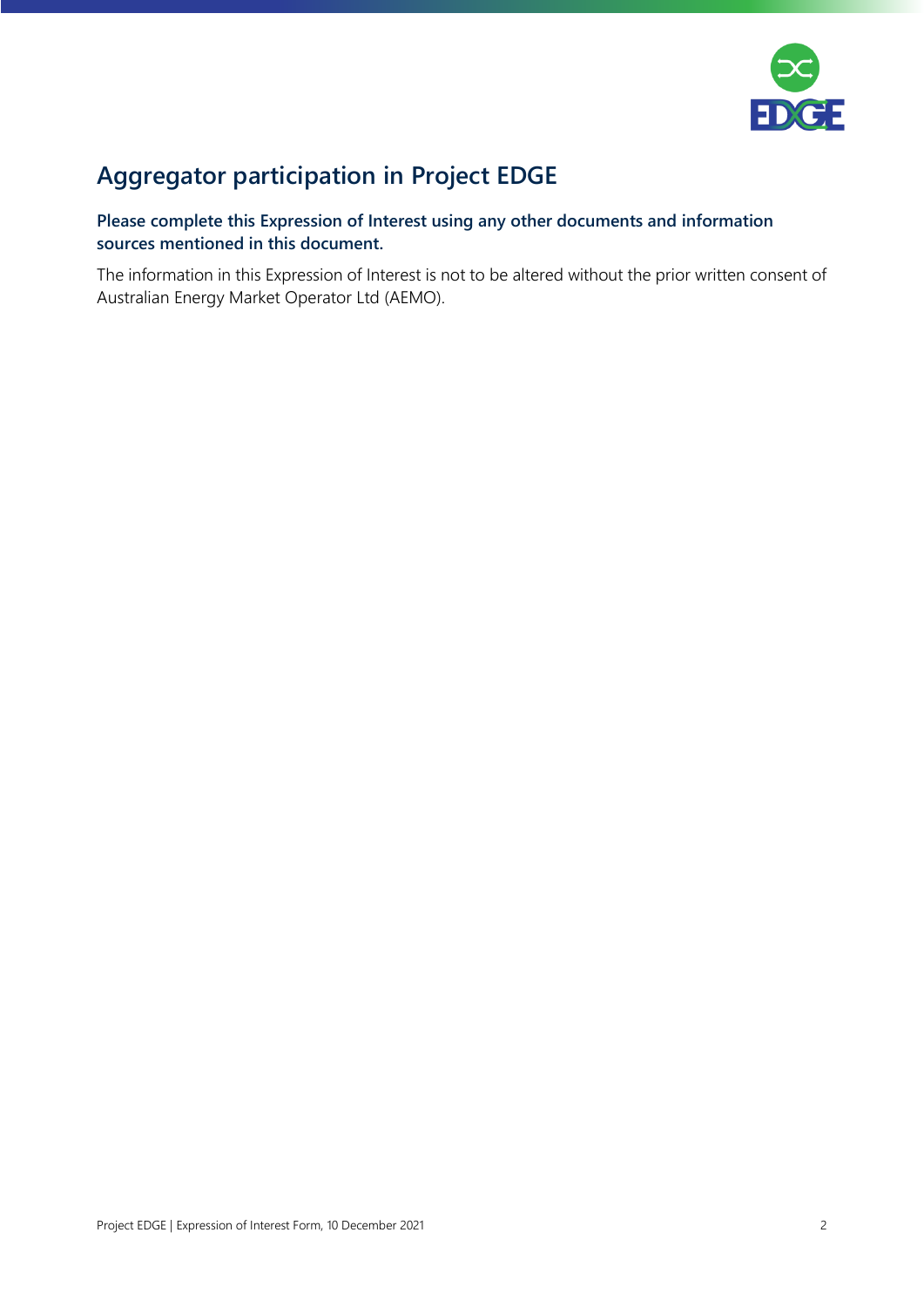# **Important notice**

# **PURPOSE & AUDIENCE**

This document must be completed by Aggregator seeking to participate in Project EDGE.

### **NO RELIANCE OR WARRANTY**

This document does not constitute legal or business advice, and should not be relied on as a substitute for obtaining detailed advice about the National Gas or Electricity Law, the Rules or any other applicable laws, procedures or policies. While AEMO has made every effort to ensure the quality of the information in this Guide, neither AEMO, nor any of its employees, agents and consultants make any representation or warranty as to the accuracy, reliability, completeness, currency or suitability for particular purposes of that information.

#### **LIMITATION OF LIABILITY**

To the maximum extent permitted by law, AEMO and its advisers, consultants and other contributors to this Guide (or their respective associated companies, businesses, partners, directors, officers or employees) are not liable (whether by reason of negligence or otherwise) for any errors, omissions, defects or misrepresentations in this document, or for any loss or damage suffered by persons who use or rely on the information in it.

#### **TRADEMARK NOTICES**

Microsoft, Windows and SQL Server are either registered trademarks or trademarks of Microsoft Corporation in the United States and/or other countries.

Oracle and Java are registered trademarks of Oracle and/or its affiliates.

UNIX is a registered trademark of The Open Group in the US and other countries.

© 2015 Google Inc, used with permission. Google and the Google logo are registered trademarks of Google Inc.

### **DISTRIBUTION**

Available to the public.

#### **DOCUMENT IDENTIFICATION**

Business Custodian: New Markets Services Prepared by: Project EDGE Team Last update: Friday, 17 December 2021 11:45 AM

# **DOCUMENTS MADE OBSOLETE**

No documents are made obsolete by publication of this document.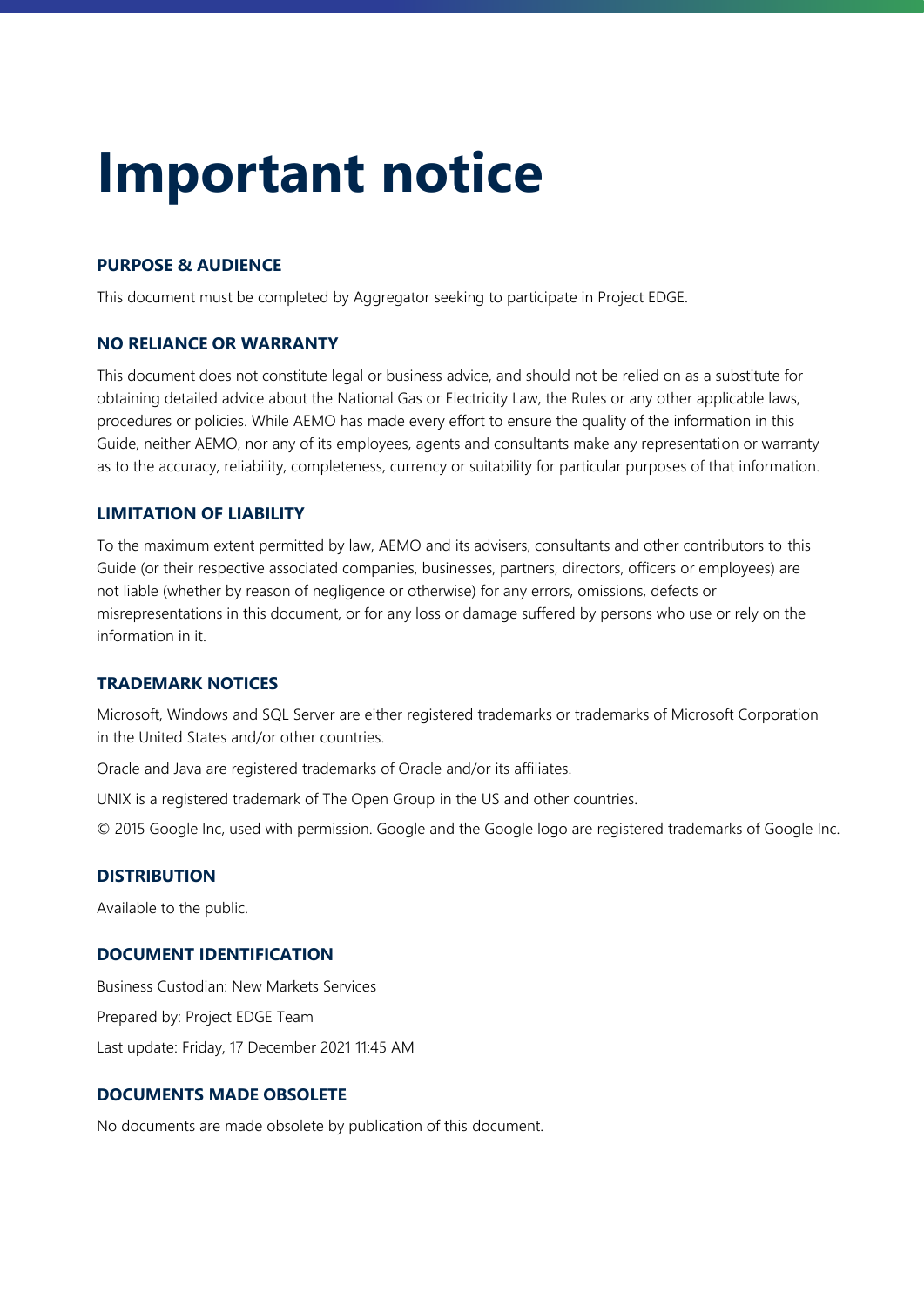### **FEEDBACK**

Your feedback is important and helps us improve our services and products. To suggest improvements, please contact AEMO's Support Hub. To contact AEMO's Support Hub use [Contact Us](http://aemo.com.au/Contact-us) on AEMO's website or Phone: 1300 AEMO 00 (1300 236 600) and follow the prompts.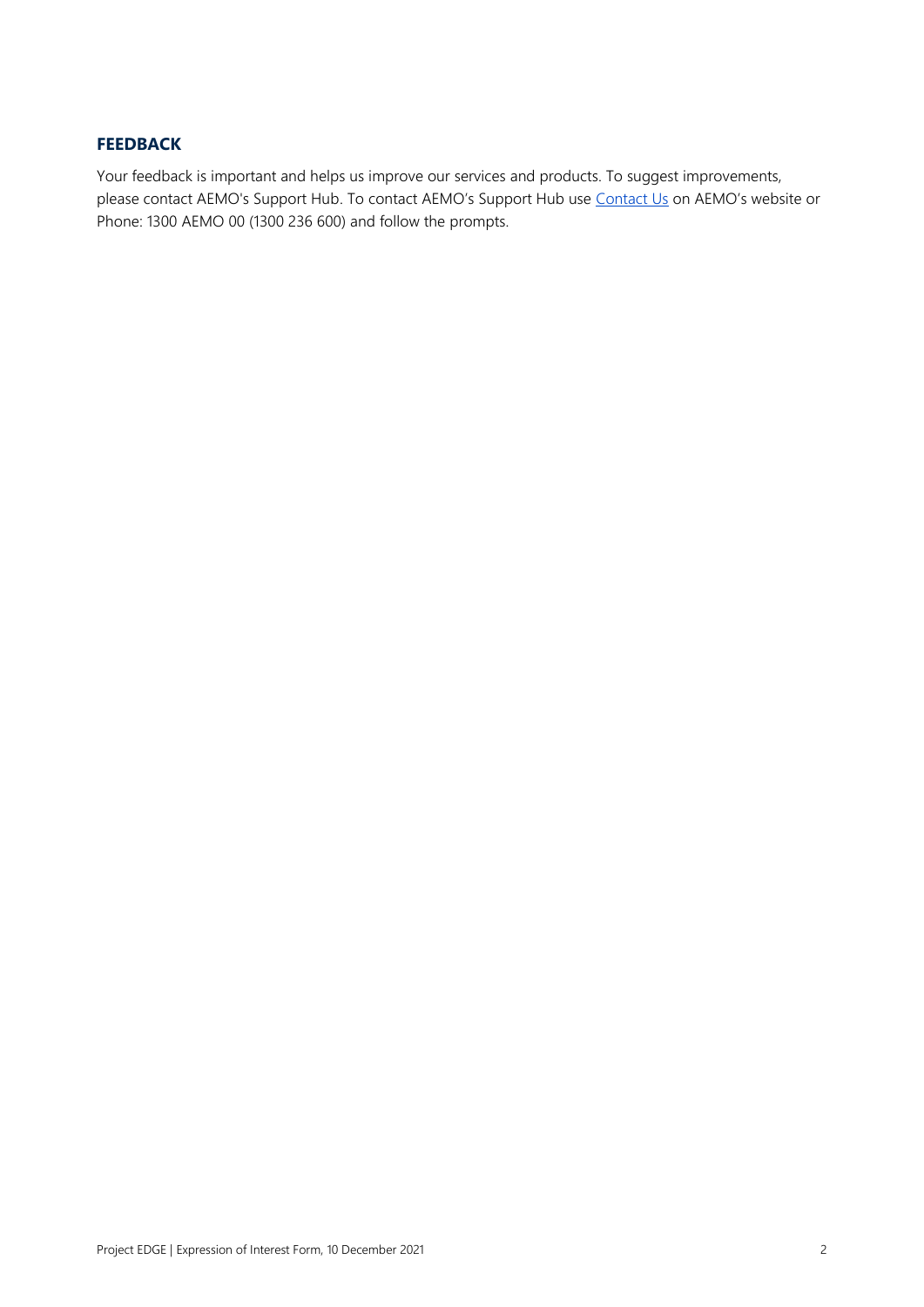# **Contents**

| 1.  | Overview                                    | $\boldsymbol{4}$        |
|-----|---------------------------------------------|-------------------------|
| 1.1 | Indicative timeline                         | $\overline{4}$          |
| 1.2 | Additional aggregator value to Project EDGE | $\overline{4}$          |
| 1.3 | Project EDGE value to aggregators           | $\overline{4}$          |
| 1.4 | Relevant Information                        | 5                       |
| 2.  | <b>Mandatory Requirements</b>               | 6                       |
| 3.  | Selection criteria                          | $\overline{\mathbf{z}}$ |
| 3.1 | Selection criteria met                      | 8                       |
| 4.  | <b>Target Customer Locations</b>            | 10                      |
| 5.  | <b>Applicant Details</b>                    | 12                      |
| 6.  | <b>Aggregation Portfolio Details</b>        | 13                      |
| 7.  | <b>Testing and compliance</b>               | 14                      |
| 8.  | <b>Next steps</b>                           | 15                      |
|     |                                             |                         |

# **VERSION RELEASE HISTORY**

| Version                 | <b>Effective Date</b> | Summary of Changes |
|-------------------------|-----------------------|--------------------|
| Initial<br><b>Draft</b> | 1 Dec 2021            | Initial Draft      |

### **APPLICATION FORM SUBMISSION**

To submit this application to AEMO:

- complete this Form
- print and sign the form using a written signature, or sign digitally
- email a signed copy to the AEMO Project EDGE team via email to **EDGE@aemo.com.au.**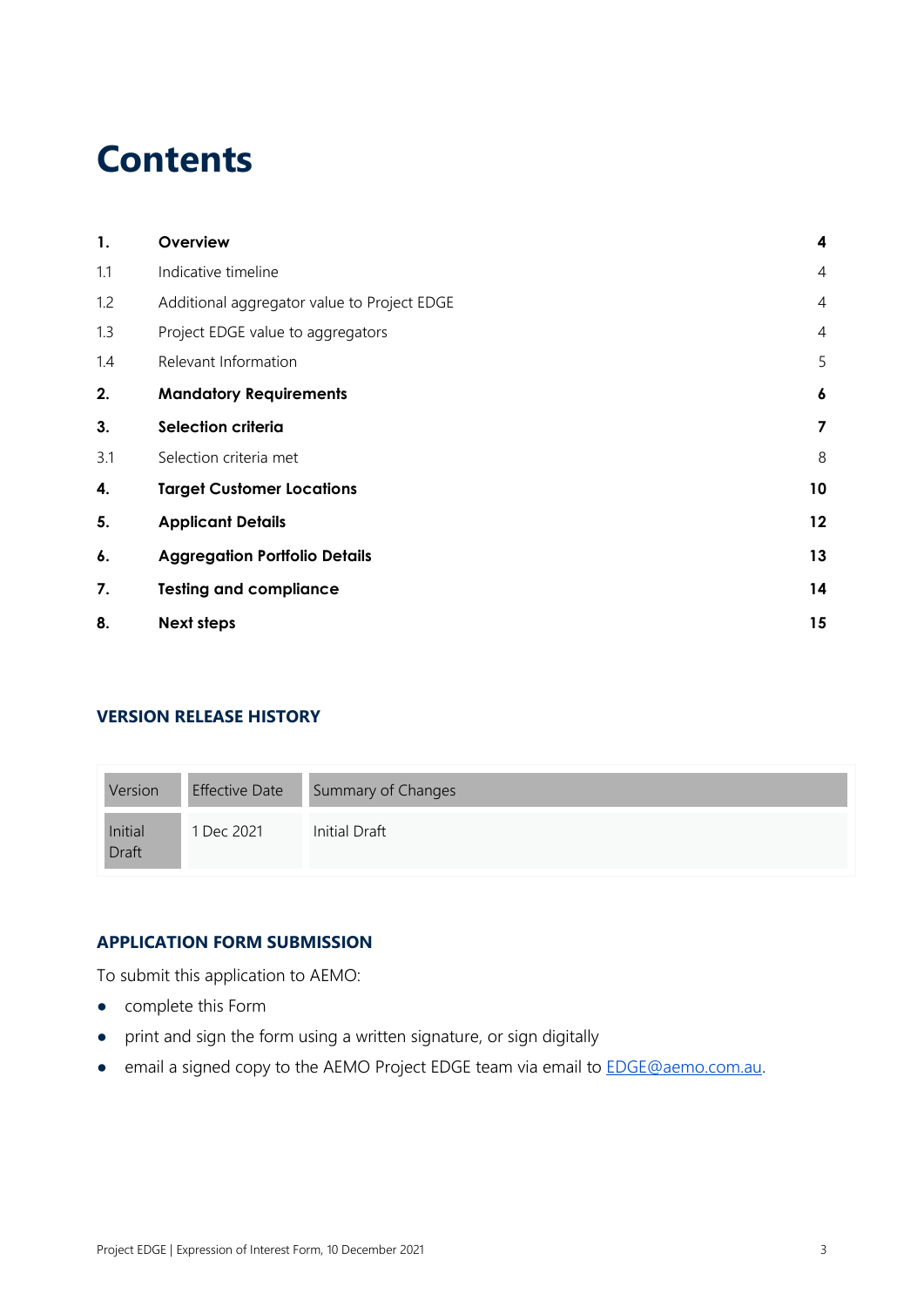# <span id="page-5-0"></span>**1. Overview**

AEMO, together with project participants AusNet Services and Mondo, is conducting a world-first proof-of-concept off market trial ("Project EDGE") to test the capability for aggregated DER to deliver wholesale market and local network support services within distribution network limits. Project EDGE requires a limited number of additional aggregator participants to participate in the trial. The purpose of this Expression of Interest is to identity a short list of aggregator candidates which meet specified criteria who will then be invited to register with AEMO to participate in Project Edge.

| Activity                                       | Responsibility               | Date                                     | Requirement                                                                                                                                    |
|------------------------------------------------|------------------------------|------------------------------------------|------------------------------------------------------------------------------------------------------------------------------------------------|
| <b>Expression of</b><br><b>Interest</b>        | Aggregators                  | 1-28 February 2022                       | Aggregators interested in participating<br>in Project EDGE and meet the<br>associated requirements to submit EOI<br>form.                      |
| <b>Review EOI</b>                              | AEMO                         | 1 March 2022 – mid-<br><b>March 2022</b> | AEMO to review EOI forms and<br>determine the appropriate aggregators<br>to participate in Project EDGE to<br>maximise learnings.              |
| <b>Successful</b><br>aggregators<br>notified   | AEMO                         | Mid-March 2022                           | AEMO informs the aggregators<br>selected to progress to onboarding.                                                                            |
| <b>Registration &amp;</b><br><b>Onboarding</b> | Selected<br>Aggregators      | Mid-March $2022 -$<br>August 2022*       | Aggregators progress through<br>registration and onboarding<br>requirements until all requirements are<br>completed & prior to September 2022. |
| <b>Participation in</b><br><b>Project EDGE</b> | Participating<br>Aggregators | September 2022* -<br><b>March 2023</b>   | Aggregators participating in EDGE to<br>meet the requirements as set out for<br>the project & agreed to as part of<br>registration.            |

# <span id="page-5-1"></span>**1.1 Indicative timeline**

\* Aggregators may commence participating in Project EDGE prior to August 2022 if all registration and onboarding requirements are met. September 2022 is the date at which the additional aggregators must be onboarded.

# <span id="page-5-2"></span>**1.2 Additional aggregator value to Project EDGE**

AEMO is seeking to onboard two aggregators (in addition to Mondo) to participate in the Project EDGE off-market trial, with the primary objective of obtaining data from a diversity of aggregators and expanded learnings from this.

# <span id="page-5-3"></span>**1.3 Project EDGE value to aggregators**

This trial will offer participating aggregators the opportunity to learn, test and build capability in an off-market environment where settlements will be simulated without funds being exchanged between the trial participants. Although participating aggregators will not be financially incentivised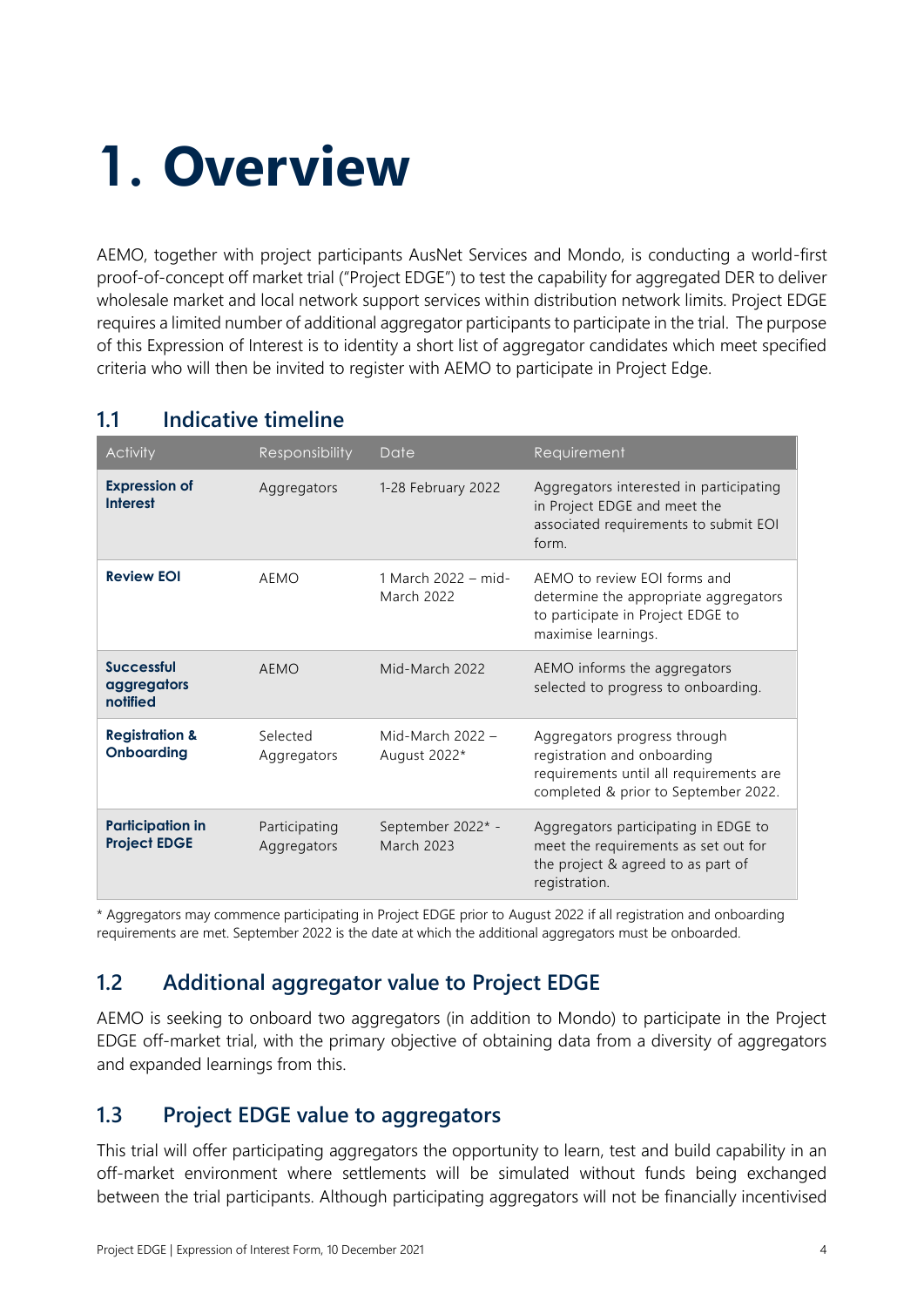for their participation in the project, Project EDGE will enable participants to test their capability to deliver services in innovative ways in a simulated off-market environment, without the risk of adverse consequences or financial penalties. They will also have the opportunity to gain valuable insights on the consumer experience via a project led customer insights study. Aggregators will have the opportunity to put forward positions and share evidence based on first-hand experience, potentially informing the future design of the two-sided marketplace via industry consultation processes. They will also have the opportunity to obtain information on how a future DER marketplace may operate, and conduct their own research & development within this space in a low risk environment.

Should you have any questions regarding this Expression of Interest, and/or Project EDGE, please contact [EDGE@aemo.com.au.](mailto:EDGE@aemo.com.au) 

# <span id="page-6-0"></span>**1.4 Relevant Information**

Prior to completing the Expression Of Interest, the following documents should be reviewed:

- **[Project EDGE Aggregator Overview](https://aemo.com.au/-/media/files/initiatives/der/2021/edge-aggregator-overview.pdf)**
- [Project EDGE Data Specification](https://aemo.com.au/-/media/files/initiatives/der/2021/edge-data-specs-part-a.pdf) Part A
- **[Project EDGE Data Specification Part B](https://aemo.com.au/-/media/files/initiatives/der/2021/edge-data-specs-part-b.pdf)**
- **[Project EDGE DUID Telemetry Overview](https://aemo.com.au/-/media/files/initiatives/der/2021/edge-duid-telemetry-overview.pdf)**
- **[Project EDGE Wholesale Service Qualification](https://aemo.com.au/-/media/files/initiatives/der/2021/edge-wholesale-service-qualification-guide.pdf) Guide**
- [Project EDGE Wholesale Service Qualification Test sample sheet](https://aemo.com.au/-/media/files/initiatives/der/2021/edge-wholesale-service-qualification-test-sheet.xls)
- [Project EDGE Local Services Exchange draft overview](https://aemo.com.au/-/media/files/initiatives/der/2021/edge-local-service-exchange-draft-overview.pdf)
- [Project EDGE Energy Web Foundation solution introduction and information](https://aemo.com.au/-/media/files/initiatives/der/2021/edge-ew-solution-intro-and-info.pdf)

The documents provide important information on the requirements and capability Aggregators must be able to meet to participate in Project EDGE. By completing and submitting the EOI, the Aggregator is agreeing that they can, or will be able to prior to registering meet these requirements.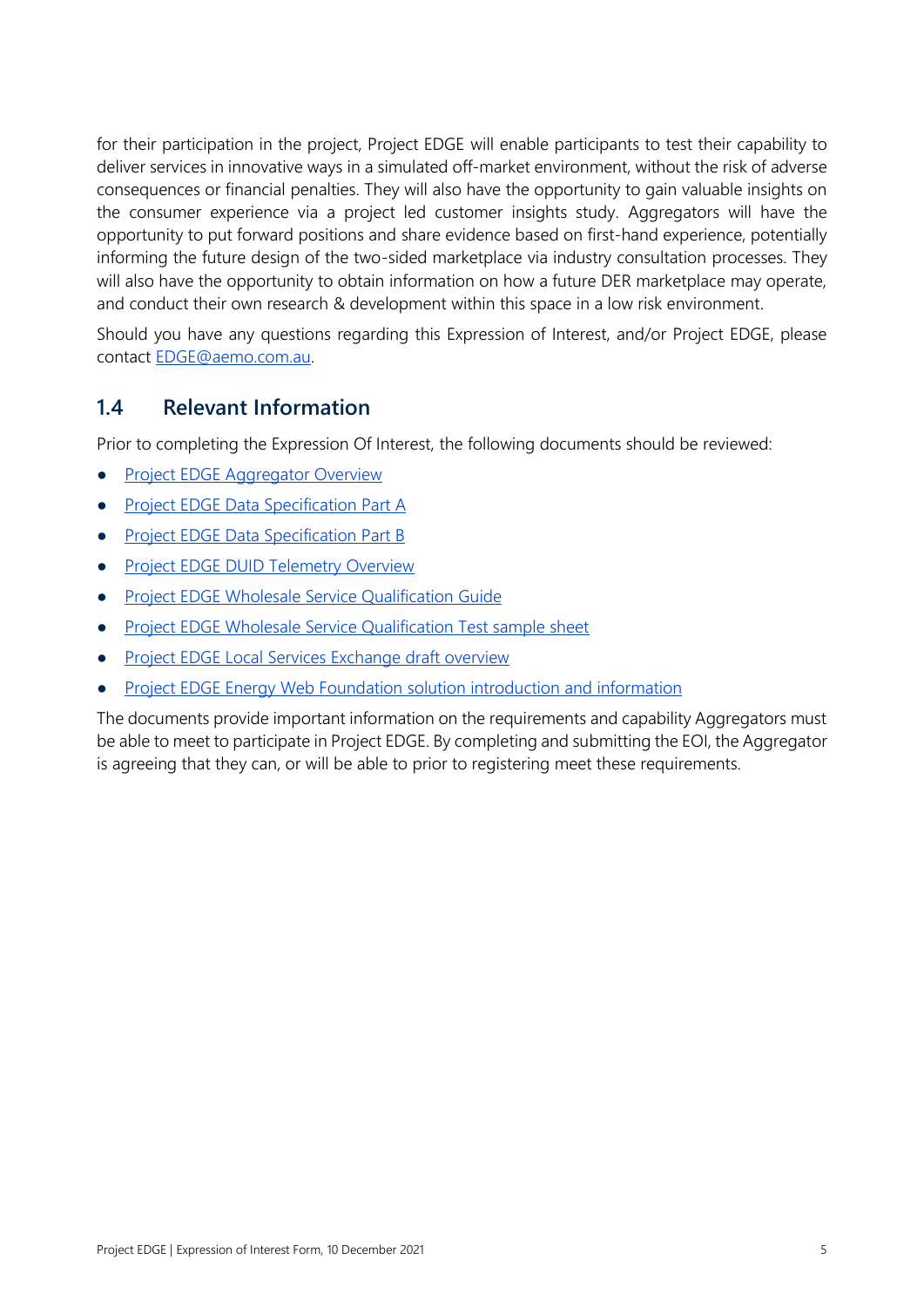# <span id="page-7-0"></span>**2. Mandatory Requirements**

### **The Applicant is able to meet the data specification requirements.**

Aggregator participants in Project EDGE will be required to meet the data integration and sharing requirements as outlined in the Data Specification. This is an integral component of enabling aggregators to participate in Project EDGE to gain an understanding of how DER can deliver services. While aggregators may not currently be able to meet this requirement, there is a commitment to developing the capability to meet the data specification.

### **The Applicant is able to meet the Wholesale Service Qualification requirements.**

The DER devices forming the Aggregator portfolio must be able to meet the capabilities as outlined in the Wholesale Service Qualification document, and complete the associated tests. While aggregators may not currently be able to meet this requirement, there is a commitment to developing the capability to meet the wholesale service qualification requirements.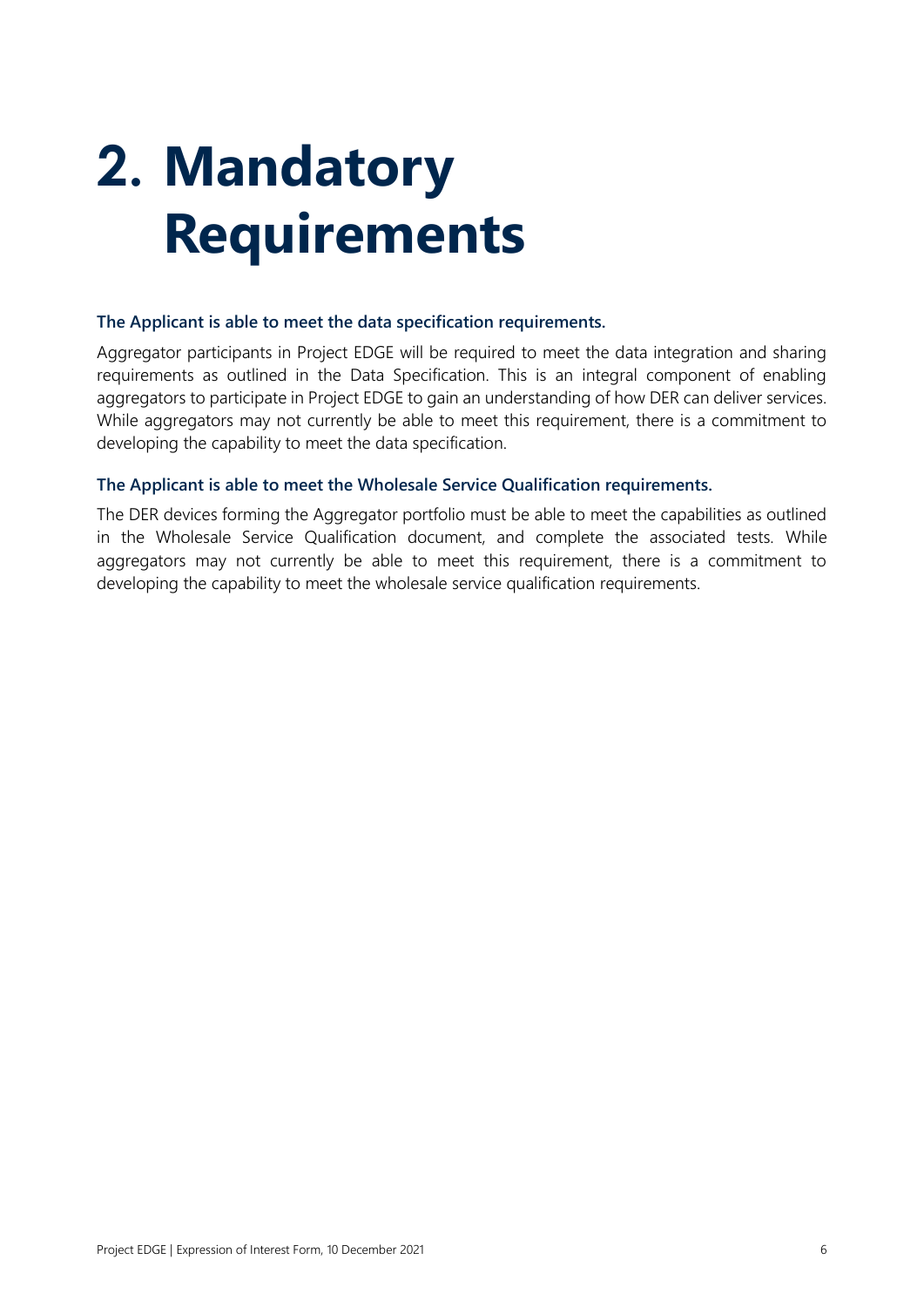# <span id="page-8-0"></span>**3. Selection criteria**

Applicants who can best demonstrate the following desired characteristics will be prioritised for selection.

# **The Applicant is willing to develop capability to deliver the services being tested in the Project.**

The iterative nature of the trial includes testing new service delivery approaches and may require uplift from participants to meet the service requirements. While the Project Partners aim to provide transparency on the services to be tested, as the trial progresses, new or alternative service requirements may arise.

# **At least one successful Applicant is both an Aggregator and a registered Retailer.**

Project EDGE is seeking to represent a diversity of participants to ensure knowledge generated about DER service provision and efficient scalable data exchange benefits from this diversity. The project is interested in understanding the interaction between behind the meter aggregators and retailers as Financially Responsible Market Participants within the context of a DER marketplace. The additional service opportunities for retailers enabled by a DER marketplace and its data hub model for efficient and scalable data exchange is another key area of interest to the project.

### **The Applicant's customers are available to participate in consumer insights studies.**

One aspect of Project EDGE is understanding why and how consumers are willing to sell their DER capacity to participate in service delivery. The project will undertake a consumer insights study via the Consumer Insights Study partner, Deakin University and opportunities may arise to engage the Applicant's consumers to obtain valuable insights into consumer willingness and experiences of participation in Project EDGE. Applicants that either have agreements in place with consumers which enable surveys and communications from third parties, or who have the ability to accommodate these surveys and obtain information for use by the project will be prioritised.

# **The Applicant is able and willing to participate in surveys and interviews and share insights for the purpose of knowledge sharing and understanding.**

The Project Partners may seek feedback from time to time to understand the aggregator's experience of participating in the Project, and for inclusion the Project's knowledge sharing reports and Cost Benefit Analysis (CBA). The Project Partners may also seek to gather additional data and insight about events of interest that occur within the project to maximise the knowledge generated for industry.

### **The Applicant has customers in target areas.**

In order to maximise outcomes from the trial the Project Partners have determined key target locations and customer concentrations for testing of network limits and service delivery. Refer to the Section C for full details.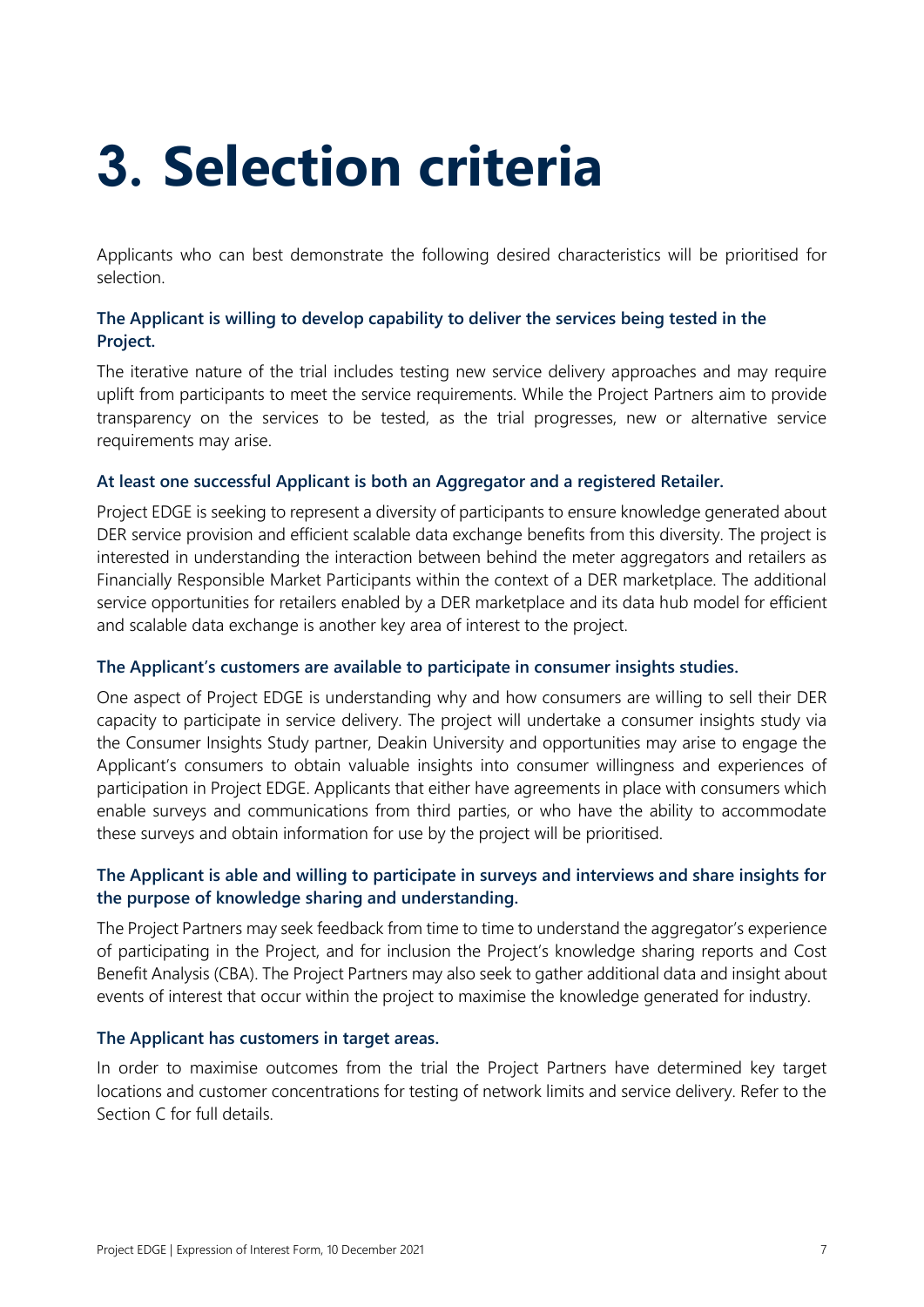# **The Applicant will be able to participate in both wholesale and local network support services in project EDGE.**

Testing the delivery of wholesale energy and local network services in parallel (i.e 'value-stacking') is one area to be tested in EDGE and would require an aggregator willing to participate in both simultaneously from time to time. Local network support services refer to services defined by DNSPs and delivered by Aggregator(s) at a localised level of the distribution network. In EDGE, these services will be traded via a Local Services Exchange. Wholesale energy services in EDGE will align to the current NEM wholesale market but will be run in an off-market environment, where Aggregators will bid and be dispatched at a portfolio level. EDGE has aligned to the ESB P2025 reform work and will test a simple bidding arrangement ('lite') (one value per interval, self-dispatch) and a fully scheduled arrangement (price/quantity pairs). Greater participation in all services will enhance learnings and outcomes from the project.

### **Proposed Services:**

Please select the ones you are interested/expecting to participate in.

*Note: Further detail on the Local Services Exchange is available in the Project EDGE Local Services Exchange – draft overview. These demand services and voltage services will be further defined as the project progresses.* 

Wholesale Energy

Local Service Exchange (demand & voltage)

# <span id="page-9-0"></span>**3.1 Selection criteria met**

Please tick the following boxes that align to the Applicants current ability to meet the selection criteria. Comment on the actions that will be taken to meet a criterion where it is not currently met, including details of the development effort required to meet the criteria and any potential challenges identified.

| The Applicant is able to meet the data specification.<br>Yes                          |
|---------------------------------------------------------------------------------------|
| No                                                                                    |
| If the answer is no, please provide<br>details:                                       |
| The Applicant is able to meet the Wholesale Service Qualification requirements<br>Yes |
| No                                                                                    |
| If the answer is no, please<br>provide details:                                       |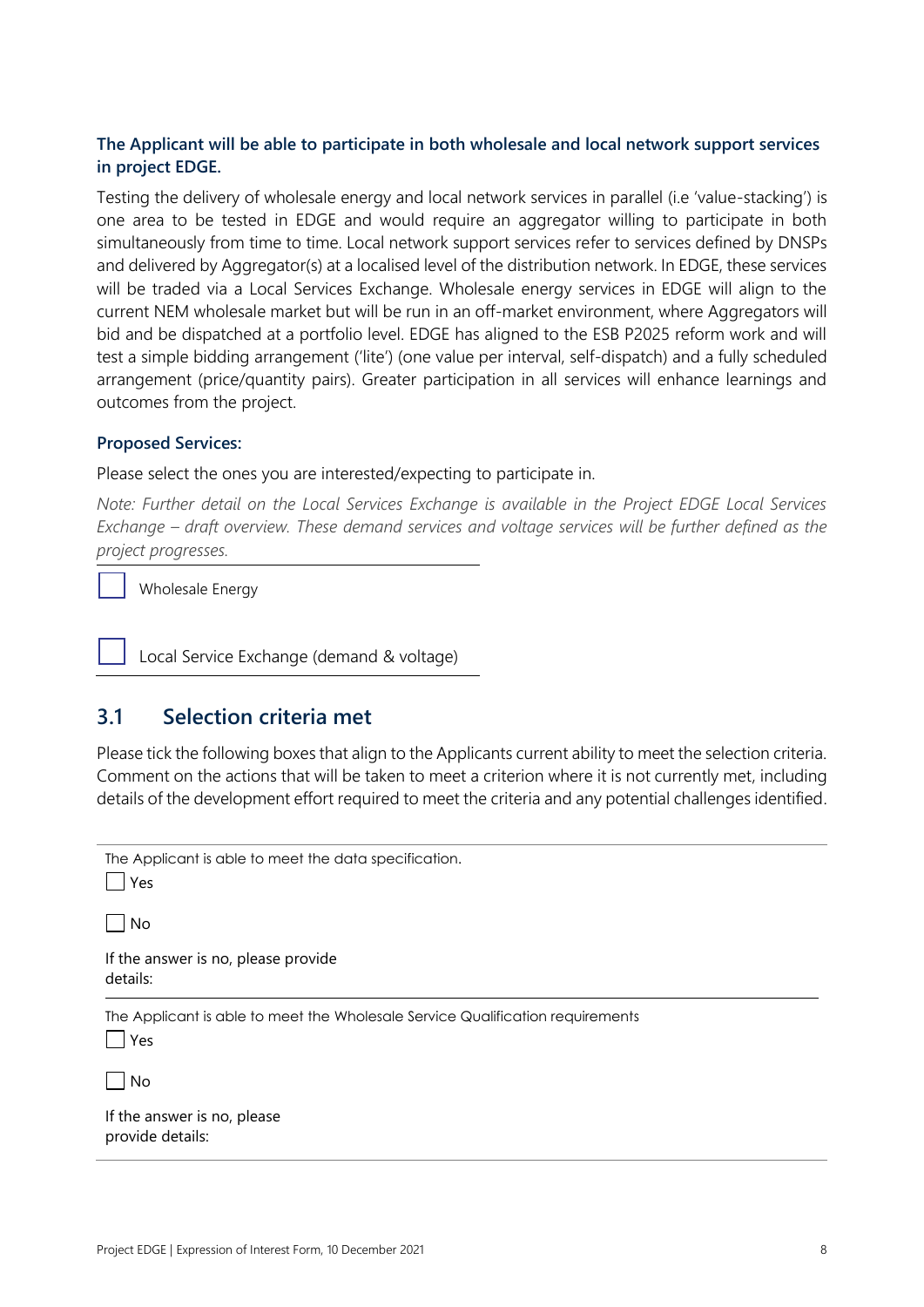| The Applicant is willing and able to uplift capability to deliver the services being tested in the project.<br>Yes |
|--------------------------------------------------------------------------------------------------------------------|
| No                                                                                                                 |
| If the answer is no, please<br>provide details:                                                                    |
| The Applicant is both a retailer and an aggregator.<br>Yes                                                         |
| $\Box$ No                                                                                                          |
| If the answer is no, please<br>provide details:                                                                    |
| Customer agreements enable data sharing for participation in trial<br>Yes                                          |
| $\bigsqcup$ No                                                                                                     |
| If the answer is no, please<br>provide details:                                                                    |
|                                                                                                                    |
| Customer agreements enable their participation in consumer insights studies<br>  Yes                               |
| No                                                                                                                 |
| If the answer is no, please<br>provide details:                                                                    |
| The Applicant has customers in the target areas<br>Yes                                                             |
| No                                                                                                                 |
| If the answer is no, please<br>provide details:                                                                    |
| The Applicant will participate in both wholesale market and local network support service delivery<br>Yes          |
| No                                                                                                                 |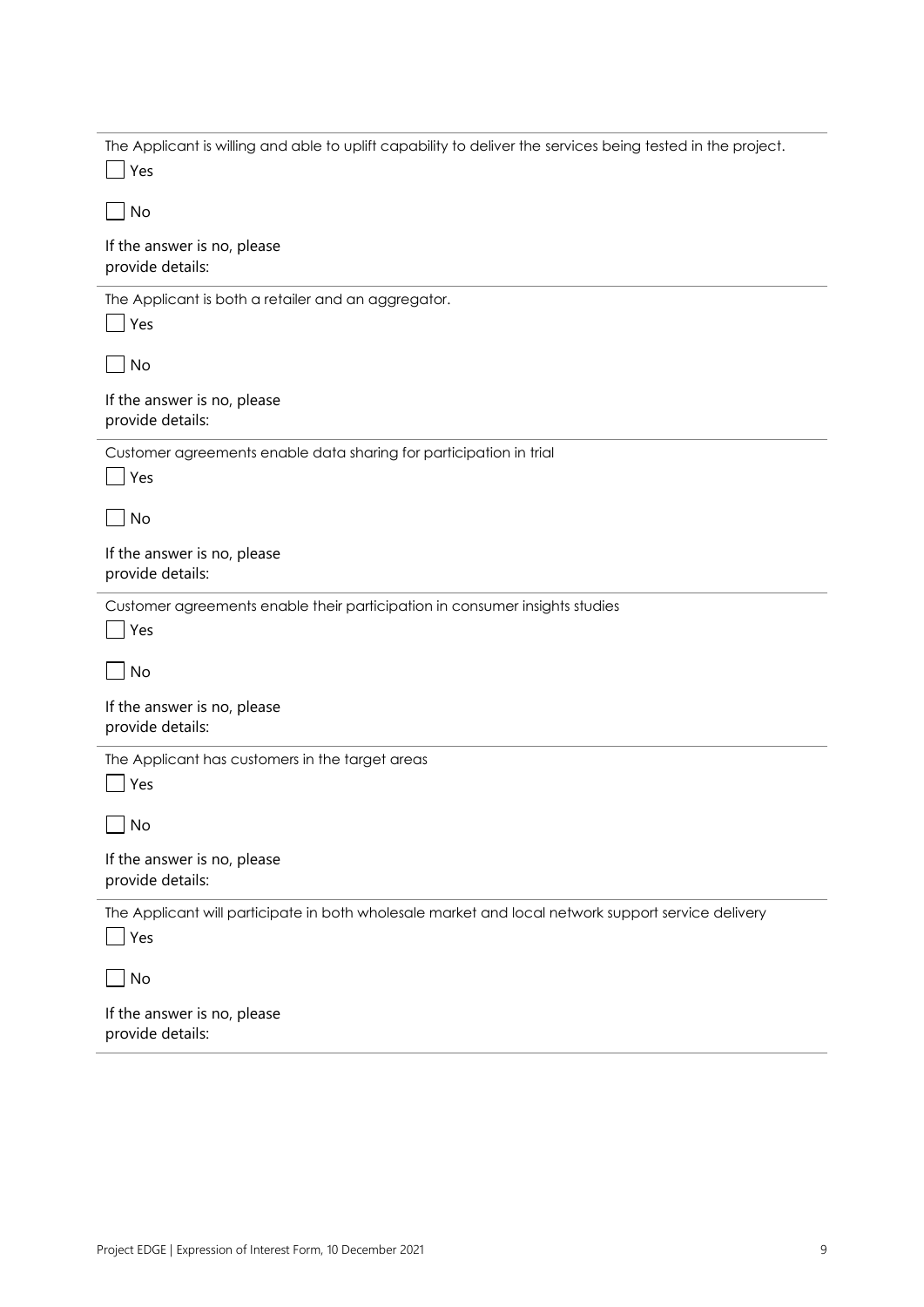# <span id="page-11-0"></span>**4. Target Customer Locations**

#### **AusNet Electricity Distribution System**





The EDGE trial is being conducted within the Victorian electricity distribution system operated by AusNet Services. Accordingly, aggregation participants in Project EDGE will be required to represent distributed energy resources connected to the AusNet distribution grid (shown above). The Hume region has been the initial focus area for customer acquisition for the trial, specifically around the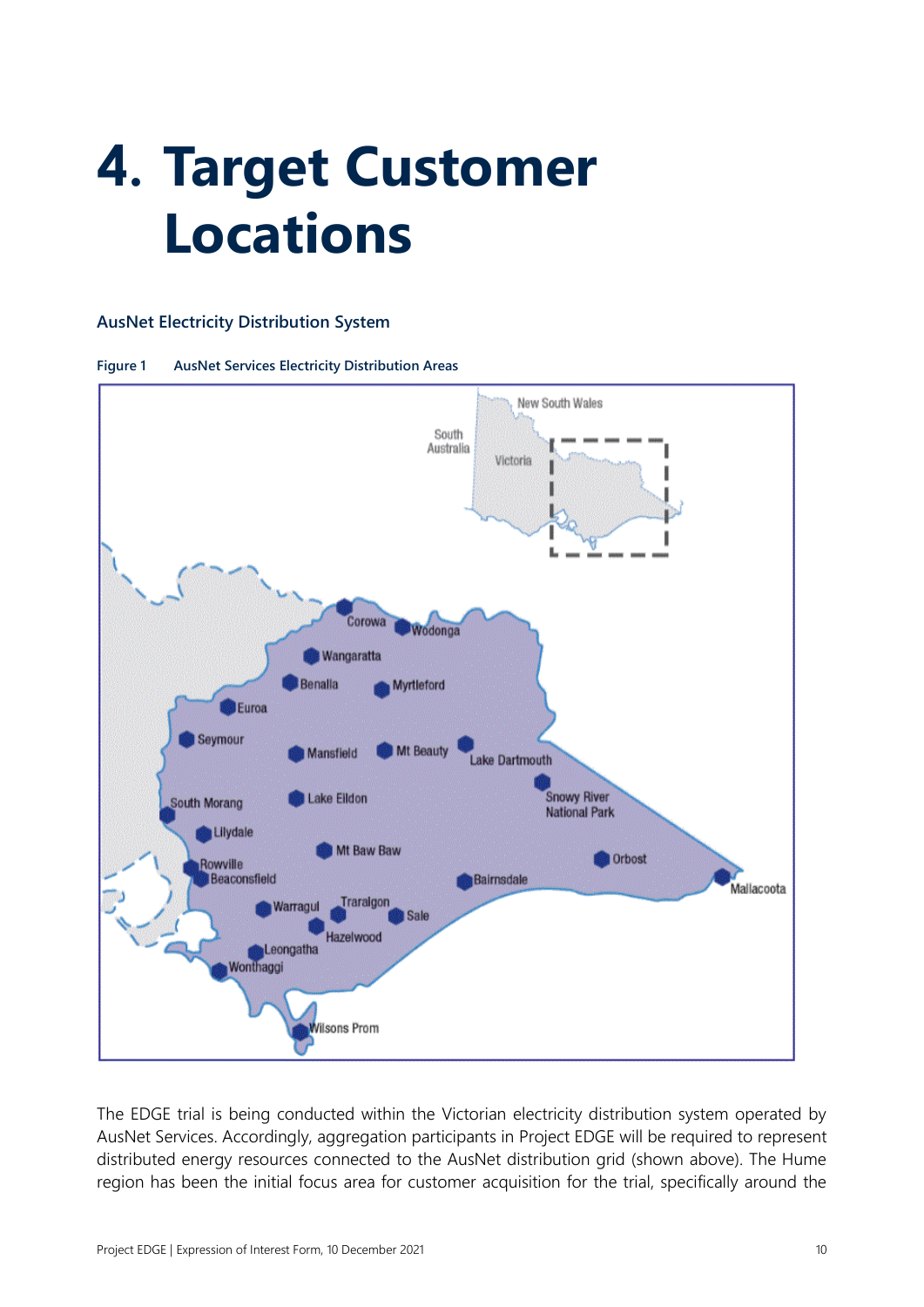township of Yackandandah. This is due to existing customer installations and agreements with Mondo, the sole aggregator for the first part of the EDGE trial.

It is not necessary for additional aggregators considering participation in the EDGE trial to focus on the same network area as Mondo for their customer acquisition. However, it must be noted that the calculation and issuing of dynamic operating envelopes for DER customers typically requires AusNet Services to install transformer monitors at the head of low voltage circuits where active DER customers are connected. As there are resourcing and scheduling constraints to AusNet Services' ability to install large numbers of these monitors for the trial, it will be necessary for AusNet Services to assess the viability and value of each local installation of these monitors before confirming the participation of associated DER customers in the trial.

For the effective trialling of:

- a) The use of optimised flexible operating envelopes to unlock grid capacity for constrained DER customers hence allowing them to export more of their surplus electricity, and;
- b) The use of aggregated DER to provide local services (network support services),

the EDGE trial requires sufficient diversity and clustering (e.g., 3 or more on a given circuit) of active DER customers. A sufficient sample of trial customers who are currently export constrained (for example 3KW) is also necessary. AusNet Services has provided a list<sup>1</sup> of locations to assist intending EDGE aggregators to target DER customers for the trial. If you currently have customers within the listed postcodes, please include this in the spreadsheet provided. This will assist the project in assessing the best locations for testing local network support services.

### **Can you confirm that you currently have customers within the AusNet services jurisdiction?**

| | Yes | | No

If yes, please note how many customers you currently have within the jurisdiction:

Details:

If not, how many customers do you intend to recruit within the jurisdiction and by what date?

Details:

<sup>1</sup> The spreadsheet of postcodes included are available at[: https://aemo.com.au/-/media/files/initiatives/der/2021/edge-preferred-postcodes-list.xls](https://aemo.com.au/-/media/files/initiatives/der/2021/edge-preferred-postcodes-list.xls)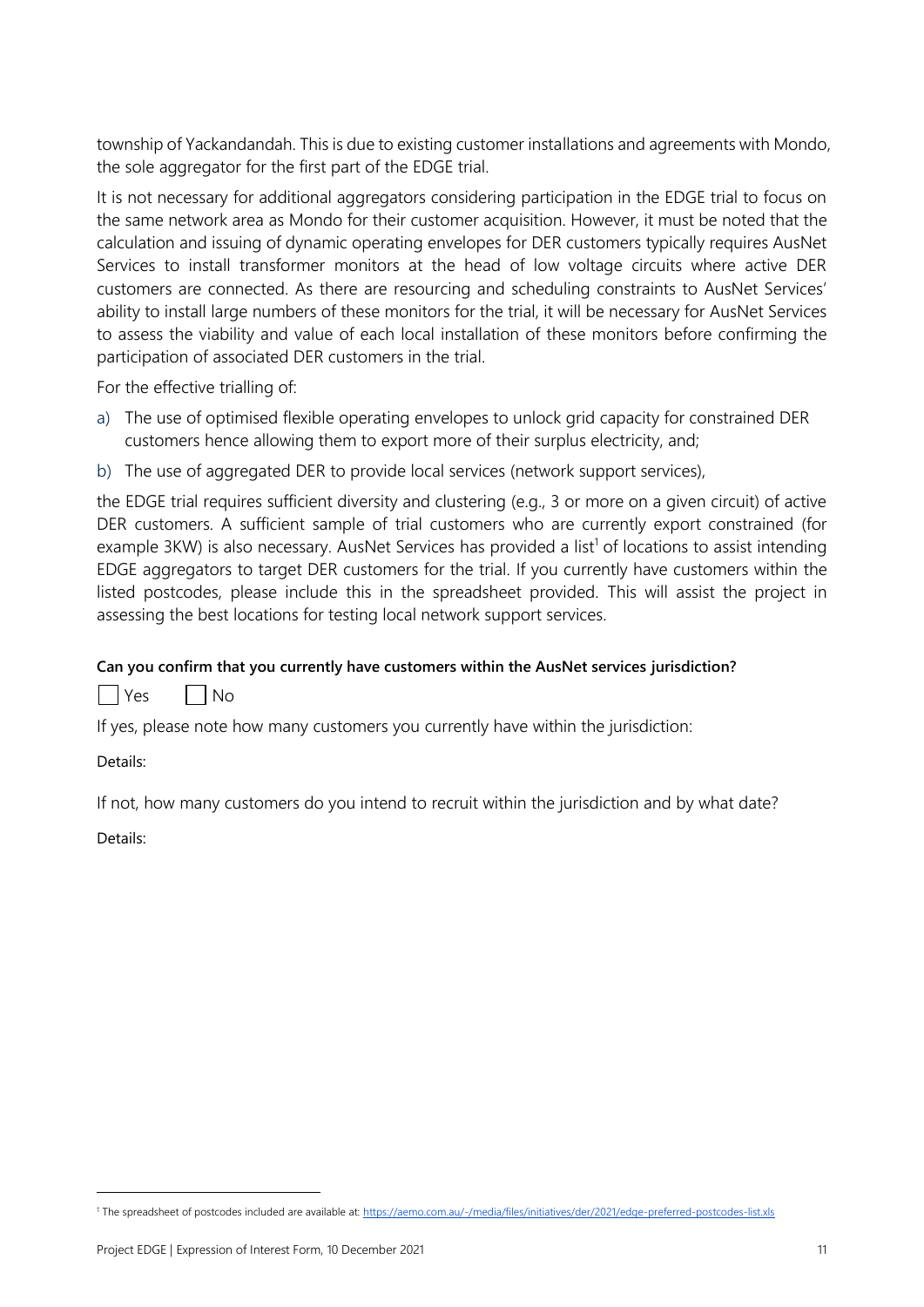# <span id="page-13-0"></span>**5. Applicant Details**

# **Declaration**

The Applicant authorises AEMO to contact any organisation named in this Application and any attachment to this Application, any Jurisdictional Regulator, and any other party AEMO deems relevant for the purposes of verifying the contents of this Application and to enable AEMO to satisfy itself that the Applicant meet the Trial Specifications above.

I, <Full Name>, <Position>, declare that I am authorised by the Applicant to submit this Application on the Applicant's behalf and certify that the contents of this Application and any further submissions are true and correct.

| Signature: | Date: 17/12/2021 |
|------------|------------------|
|            |                  |

When your application is complete, please sign (digitally or sign and scan) and send a copy to the AEMO Project EDGE team: [EDGE@aemo.com.au](mailto:EDGE@aemo.com.au)

| <b>Company Details</b>                           |          |                                |                                       |
|--------------------------------------------------|----------|--------------------------------|---------------------------------------|
| Company Name:                                    |          |                                |                                       |
| <b>Trading Name:</b>                             |          |                                |                                       |
| ABN:                                             |          |                                |                                       |
| ACN:                                             |          |                                |                                       |
| Registered Category                              | Retailer | Small Generation<br>Aggregator | Other (please specify<br>incl 'None') |
| <b>Current Participant ID</b><br>(if applicable) |          |                                |                                       |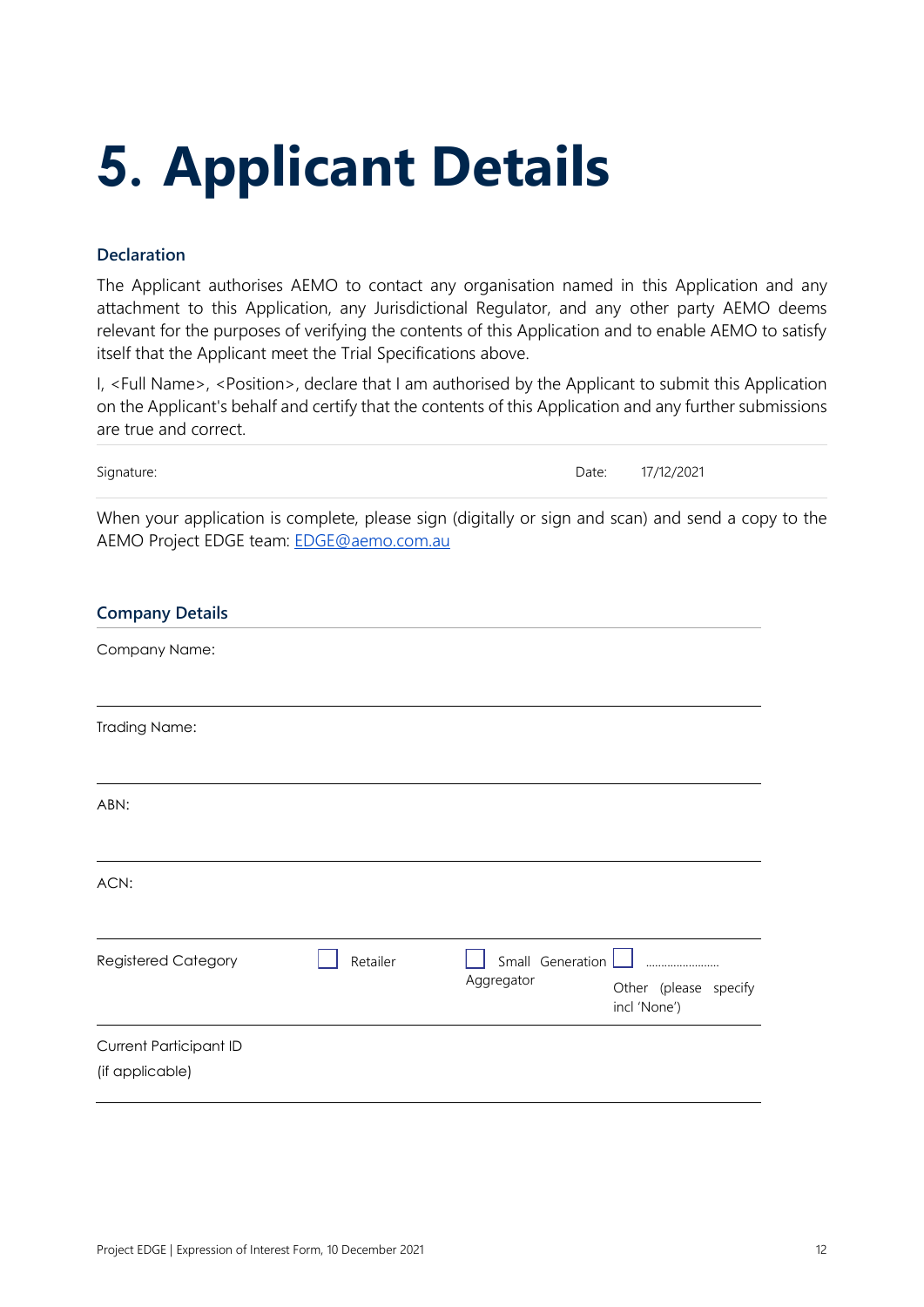# <span id="page-14-0"></span>**6. Aggregation Portfolio Details**

Please provide details of how the Applicant's aggregated portfolio of DER.

# **Description of Aggregator**

Please provide a brief description of the aggregator, the technology utilised (control and DER mix) and how the aggregator portfolio will be operated.

Details:

#### **Aggregator consortium member details**

If the Applicant is collaborating with a third party to manage or orchestrate the aggregated fleet, or to submit data to the DER Marketplace, you are considered an Aggregator consortium for the purposes of this Application. Please provide details of any third parties in the following table.

#### **Are you applying to participate as a consortium?**

| $\sim$ | Nο |
|--------|----|
|        |    |

|  | Third party Aggregator coordinator |  |
|--|------------------------------------|--|
|  |                                    |  |

Entity Name: ABN: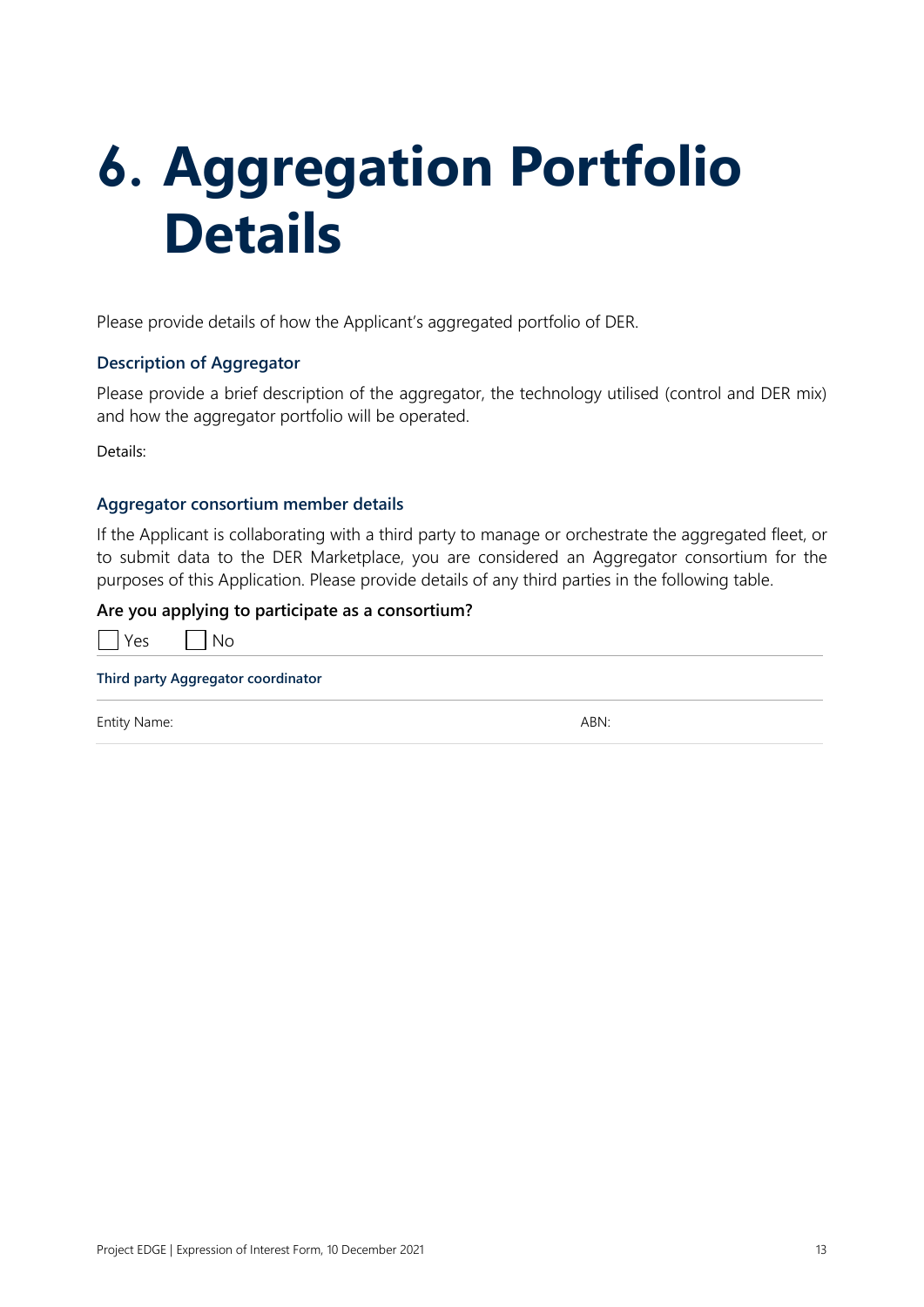# <span id="page-15-0"></span>**7. Testing and compliance**

In order to participate in Project EDGE, successful applicants will be required to complete service capability verification tests as outlined in the Wholesale Service Qualification document.